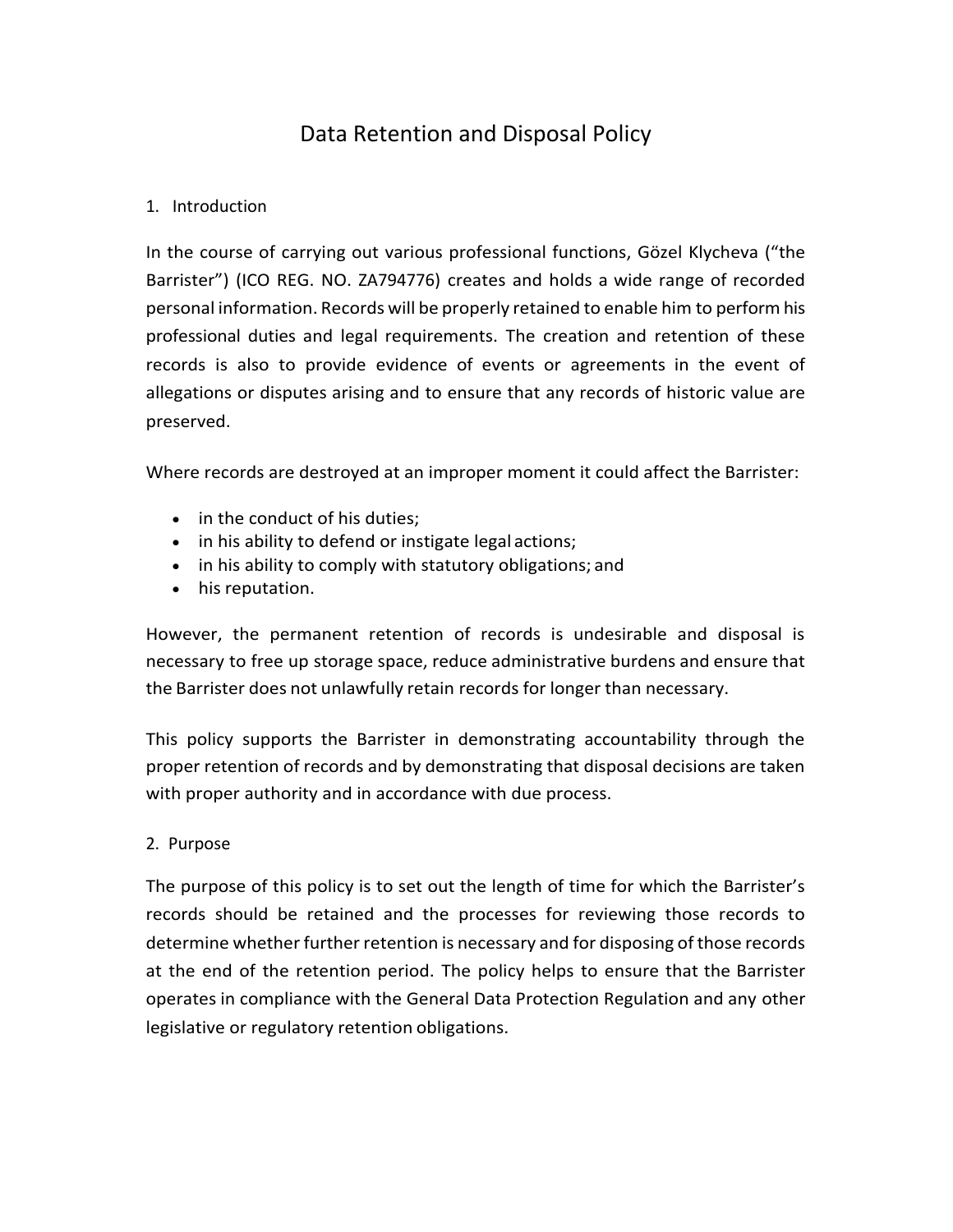# 3. Scope

The policy covers all types of records that the Barrister creates or holds. These may include, but are not limited to, the following:

- client files:
- minutes of meetings;
- submissions from external parties;
- contracts and invoices;
- registers;
- legal advice;
- file notes;
- financial accounts;
- employee information; and
- the Barrister's publications.

The policy is applicable irrespective of the media on which such records are created or held. Such media may include:

- paper;
- electronic files(including electronic databases and clouds, Word documents, Power Point presentations, spreadsheets, webpages and emails); and
- photographs, scanned images, memory keys, CD-ROMs and video tapes.

## 4. Application

The policy applies equally to the Barrister and to any full-time or part-time employees on a substantive or fixed-term contract and to associated persons who work for him.

#### 5. Minimum retention period

Unless a record has been marked for 'permanent preservation' it should only be retained for a limited period of time. The currently recommended minimum retention period is 1 month from the date on which the instructions in relation to which the record is held are completed. This retention period applies to all records held.

The recommended minimum retention period derives from: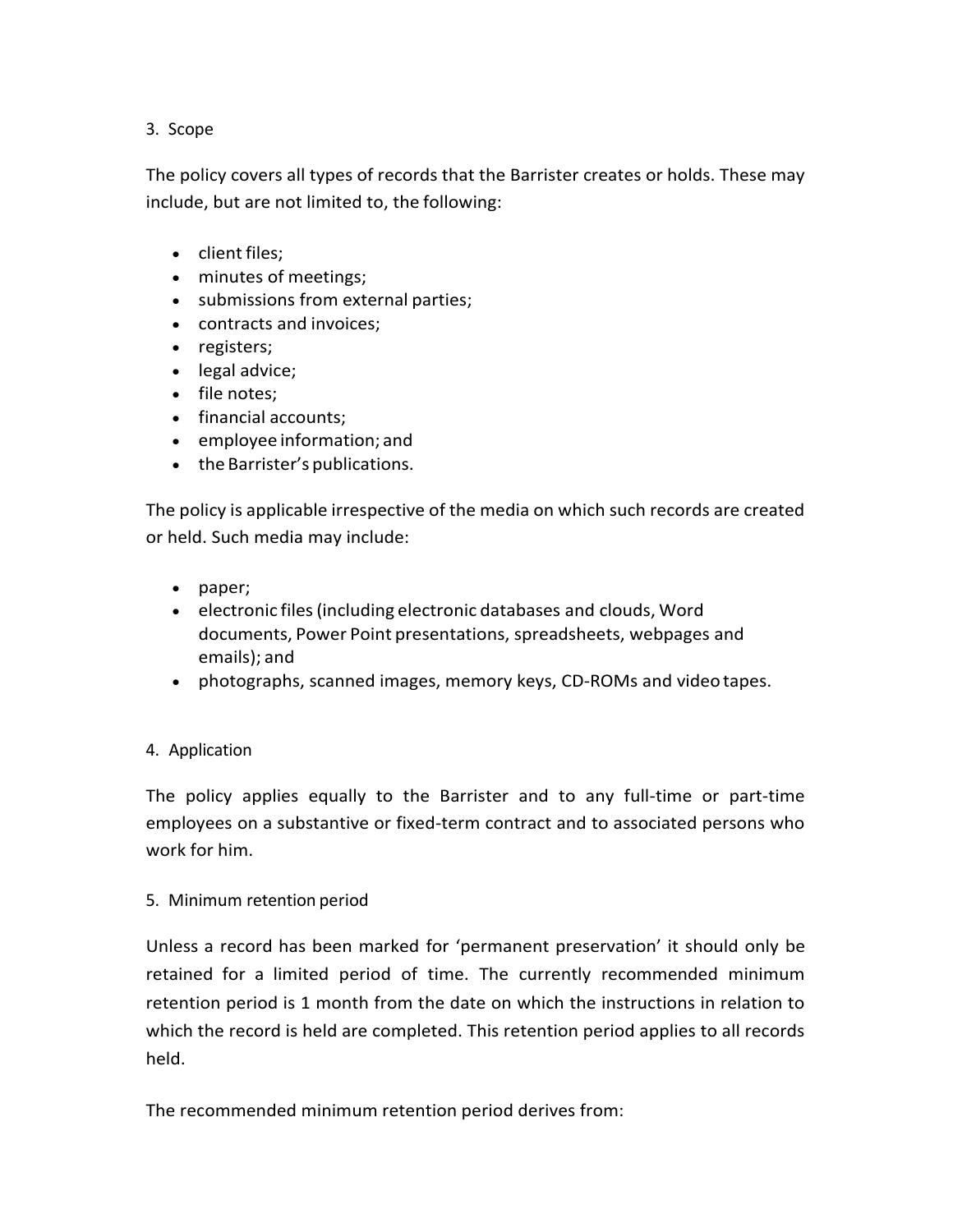- business needs, i.e. the running of the barrister'spractice;
- legislation;
- the need to be able to respond to complaints; and
- the need to be able to take or defend legal action.

# 6. Disposal

6.1 What is disposal?

The Barrister is responsible for ensuring that records held are checked periodically (at leastannually) to determine whether any retention periods have expired. Once a retention period has expired, the relevant record must be reviewed and the appropriate disposal action agreed upon:

- physical and/or electronic destruction of the record;
- alternative disposal of the record, e.g. return to the instructing solicitor; or
- retention of the record for a further period.
- 6.2 The disposal decision

A review of the record should take place as soon as possible after the expiry of the retention period. If that is not feasible, the record should be retained and a later review date set. Reviewing need not be a detailed or time-consuming exercise but mustinvolve a considered appraisal ofthe contents of the record. The review should be conducted by the Barrister.

The disposal decision must be reached having regard to:

- on-going business and accountability needs (includingaudit);
- current applicable legislation;
- whether the record has any long-term historical or researchvalue;
- best practice in the legal industry;
- costs associated with continued storage versus destruction;and
- the legal, political and reputational risks associated with keeping, destroying or losing control of the record.

Decisions must not be made with the intent of denying access to or destroying evidence.

## 7. Destruction

7.1 General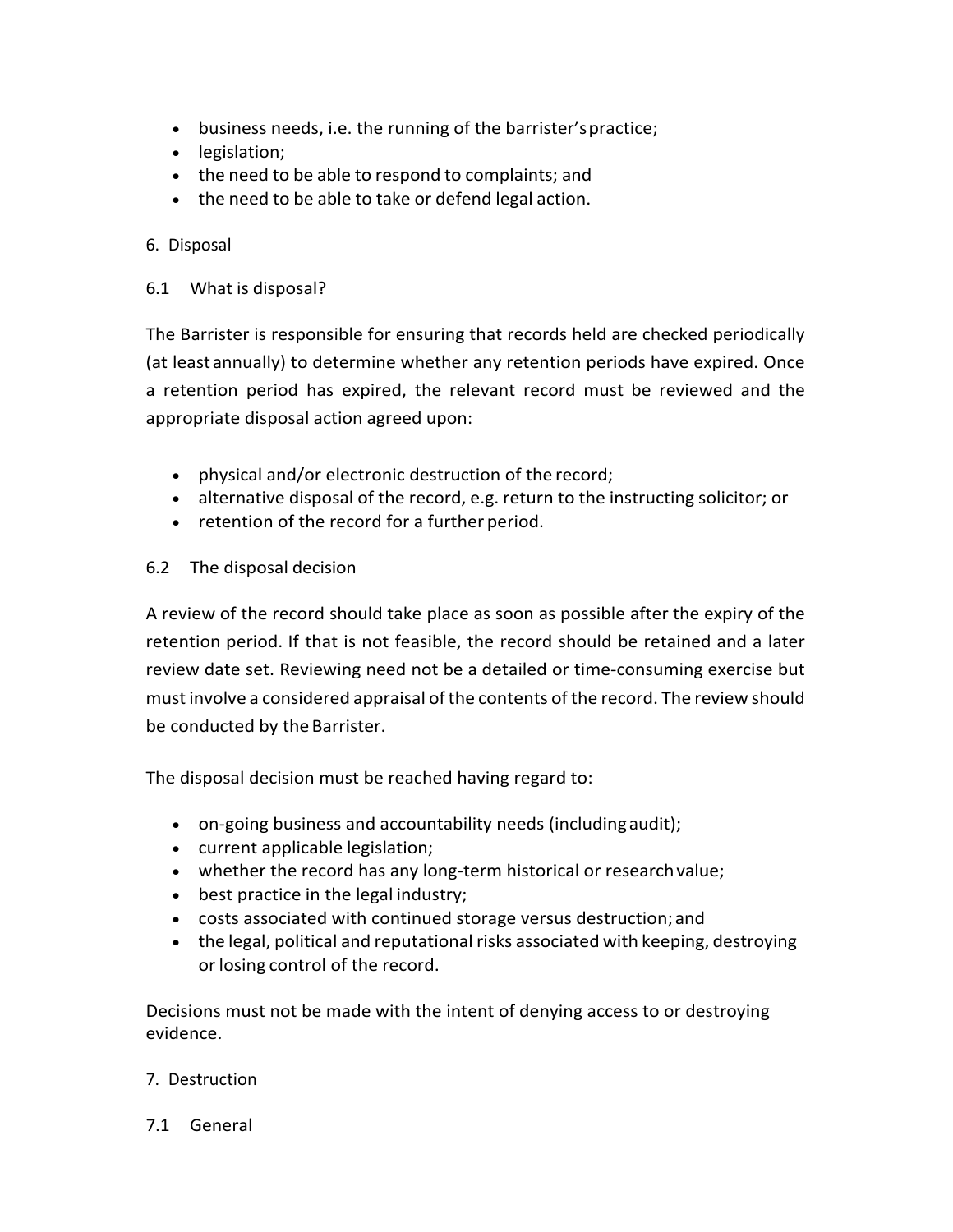No destruction of a record should take place without assurance that:

- the record is no longer required as part of the Barrister's practice;
- no work by the Barrister in relation to the record is outstanding;
- no litigation or investigation is current or pending which affects the record; and
- there are no current or pending FOIA or GDPR subject access requests which affect the record.
- 7.2 Destruction of paper records

Confidential paper records should be placed in confidential waste sacks and these sacks should be made available for collection in order that they can be destroyed. It is essential that any documents that are to be thrown away and contain confidential or personal information be disposed of in this way, in order to avoid breaches of confidence or of the GDPR.

Documents other than those containing confidential or personal information may be disposed of by binning or recycling.

7.3 Destruction of electronic records

In the event IT equipment holding electronic records needs to be disposed of, confidential information must be destroyed or wiped using a recognised method to put the data beyond recovery. Mobile phones, smart phones and tablets should be reset to factory settings. The steps taken to delete data must be recorded in the IT Asset Register, together with the date on which the steps were taken.

## 8. Retention

Records may be retained for a further period following the disposal decision if they have on-going business value or if there is specific legislation that requires them to be held for a further period, and having regard to the bulleted criteria under sections 1, 5, 6.2 and 7.1 above.

## 9. Further Information

This policy should be read in conjunction with the Barrister's General Data Protection Policy.